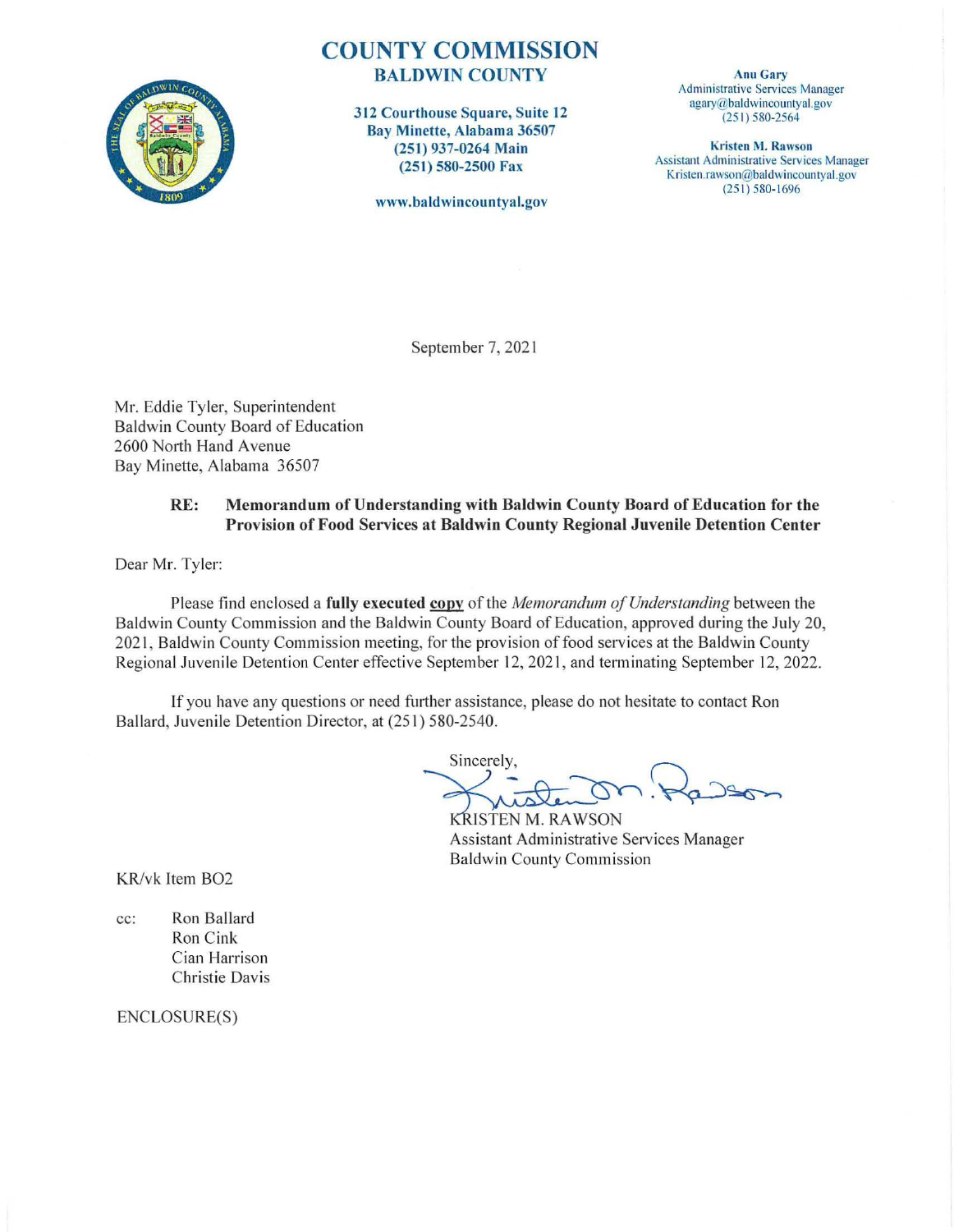#### **MEMORANDUM OF UNDERSTANDING**

## **Baldwin County Commission and Baldwin County Board of Education**

This Memorandum of Understanding is entered into between the Baldwin County Commission, the governing body of Baldwin County, Alabama (hereinafter refened to as "Baldwin County Commission"), and the Baldwin County Board of Education (hereinafter referred to as "Baldwin County Board of Education").

WHEREAS, the Baldwin County Board of Education has provided meals for the Baldwin County Regional Juvenile Detention Center, which is located at 43405 Nicholasville Road, Bay Minette, Alabama (the "Juvenile Detention Center") since September 12, 2016, and continues to do so as of the date of this Memorandum of Understanding; and

WHEREAS, the Baldwin County Commission desires for the Baldwin County Board of Education to continue providing food services to the Juvenile Detention Center for the juveniles detained at the facility, said food services remaining the primary provision of Breakfast Service, Lunch Service, and Dinner Service five (5) days a week (Monday through Friday), with the exception of days that the Baldwin County Public Schools are closed, as set forth herein; and

WHEREAS, the Baldwin County Commission and the Baldwin County Board of Education desire to execute this Memorandum of Understanding to set forth and clarify the parties' mutual understandings with respect to the provision of food services at the Juvenile Detention Center and the types of meals and the costs associated therewith.

NOW THEREFORE, in consideration of the parties' mutual understandings and obligations herein and for other valuable consideration, the receipt and sufficiency of which is hereby acknowledged, the Baldwin County Commission and the Baldwin County Board of Education hereby reduce their understandings to writing as follows: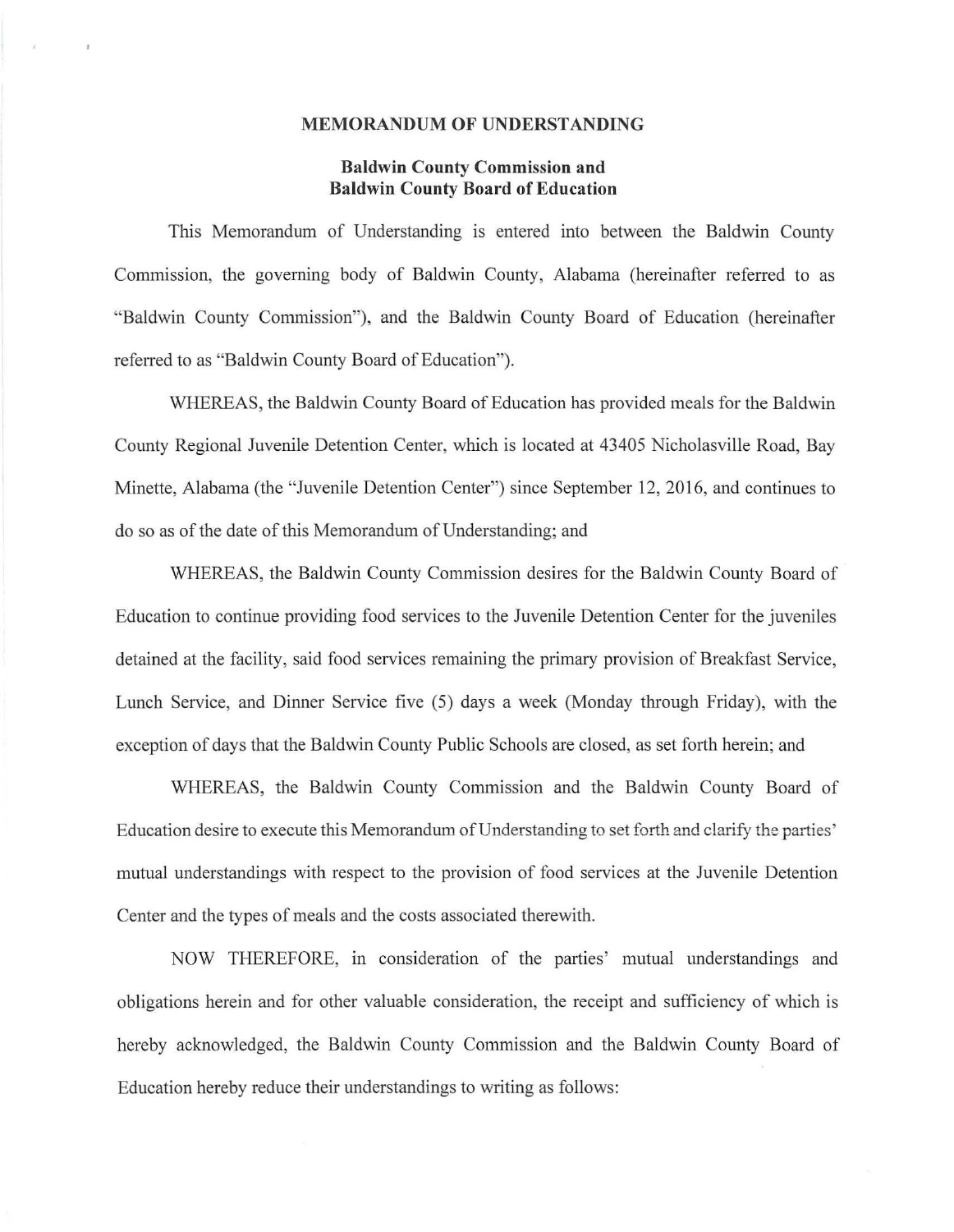#### **1. TERM:**

This Memorandum of Understanding shall take effect on the date of full execution and shall extend until the expiration of twelve ( 12) months at which time it shall terminate; however, it may be renewed by mutual, written agreement executed by the Baldwin County Commission and the Baldwin County Board of Education. Notwithstanding the aforementioned, the Baldwin County Commission or the Baldwin County Board of Education may terminate this Memorandum of Understanding by delivering written notification to the other at any time for any purpose.

#### **2. SERVICES:**

**A)** The Baldwin County Board of Education shall supply breakfast, lunch and dinner to be picked up by the Baldwin County Regional Juvenile Detention Center from the Baldwin County High School or any other location from which they are provided through the Baldwin County Board of Education as set forth herein. All meals supplied will be composed of nutritious foods that meet United States Department of Agriculture meal patterns and quantity requirements, as specified in the National School Lunch Program Regulations.

**B)** The Baldwin County Board of Education shall provide the following type of primary meals at the specified rate below:

> **Breakfast Service at \$2.50 each meal Lunch Service at \$4.25 each meal Dinner Service at \$4.25 for each meal**

**C)** The Baldwin County Board of Education shall provide to the Baldwin County Commission a monthly invoice promptly at the end of each month. The Baldwin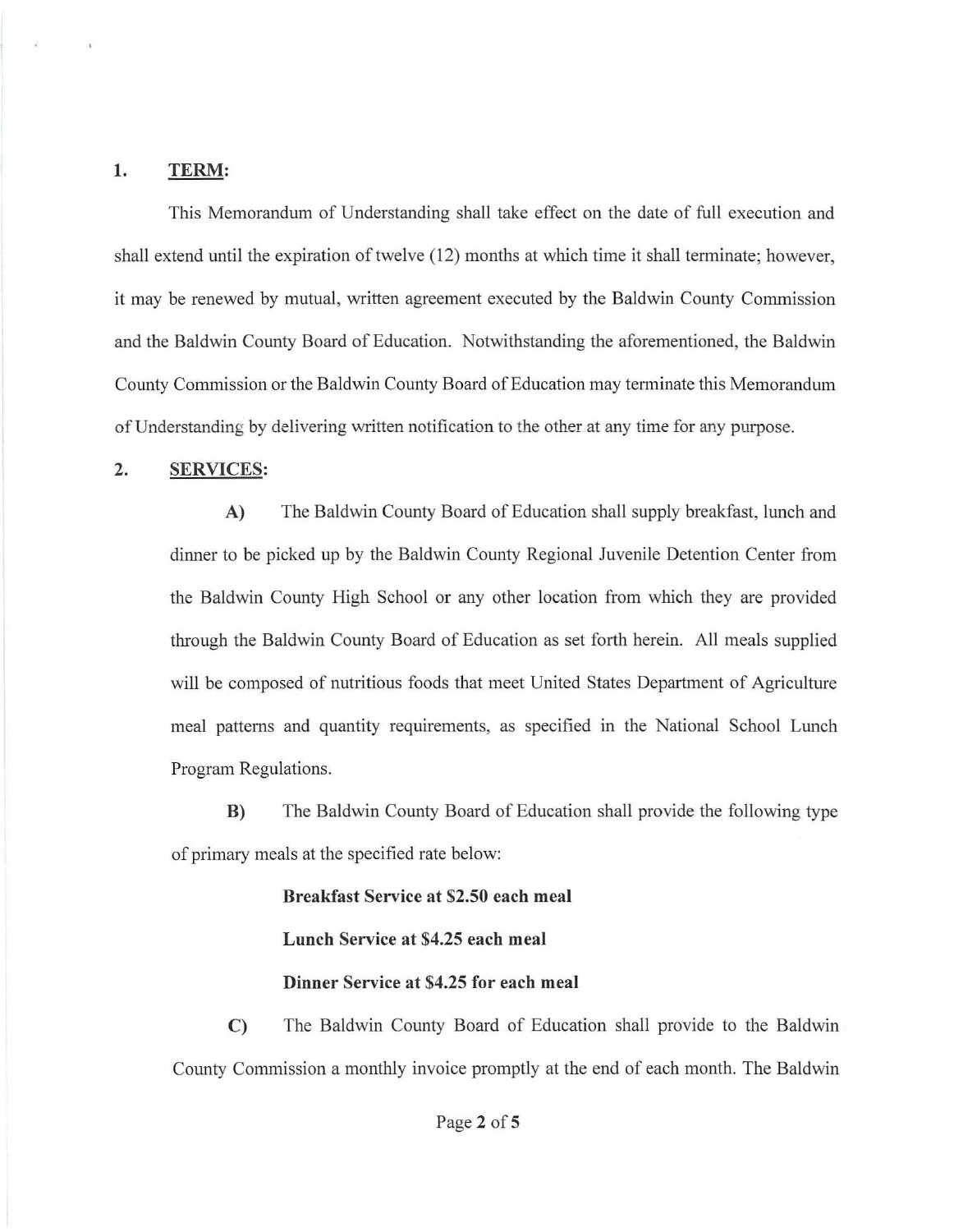County Commission shall submit payment to the Baldwin County Board of Education for each such invoice within thirty (30) days of receipt.

**D)** The Baldwin County Board of Education shall be responsible for ensuring that any foods leaving the Baldwin County High School kitchen or any other location from which they are provided through the Baldwin County Board of Education under this Memorandum of Understanding, remain stored and served within the safe temperature range, as specified by state and all other applicable food safety and health regulations.

**E)** In exchange for the benefit of the services described herein, the Juvenile Detention Center shall maintain all records associated with the food services provided hereunder.

**F)** The Baldwin County Regional Juvenile Detention Center shall provide an adjusted meal count as the attendance varies from day to day to the Baldwin County High School kitchen.

### **3. GENERAL UNDERSTANDINGS:**

**A)** This Memorandum of Understanding reflects the full and complete understanding of the Baldwin County Commission and Baldwin County Board of Education and may be modified or amended only by a document in writing executed by the Baldwin County Commission and the Baldwin County Board of Education hereto and executed with the same formality of this Memorandum of Understanding.

**B)** This document is not meant in any way to bind, or to be a contractual obligation of, either the Baldwin County Commission or Baldwin County Board of Education. The understandings outlined herein are provided for the general purposes of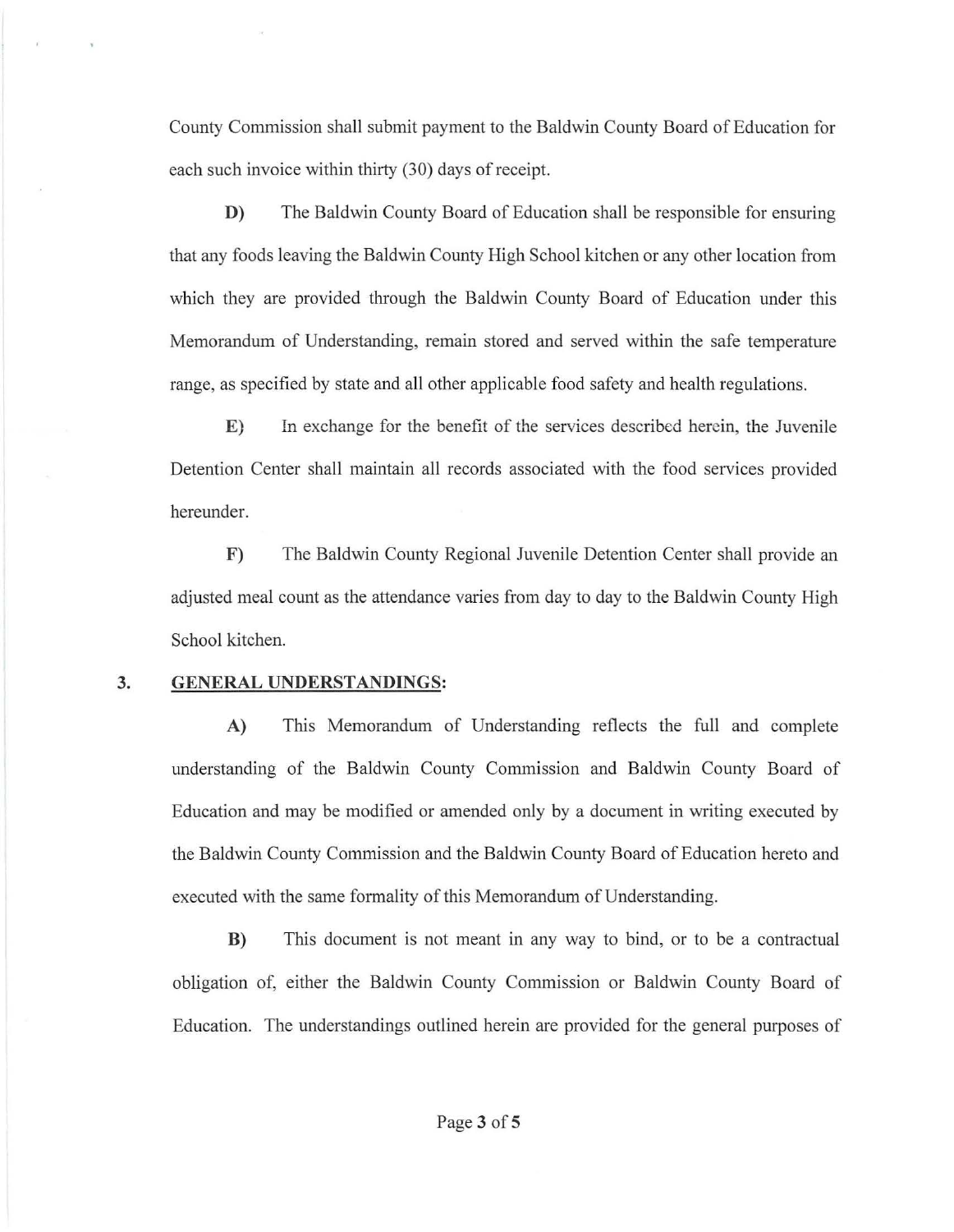communicating the desires of the Baldwin County Commission and Baldwin County Board of Education hereto.

C) This Memorandum of Understanding shall supersede and replace any other agreements previously approved regarding food services between the Baldwin County Commission Juvenile Detention Center and the Baldwin County Board of Education.

IN WITNESS WHEREOF, the parties have hereunto signed and sealed this instrument as of the last date of their execution as written herein.

## **BALDWIN COUNTY COMMISSION**

 $By:$  fre Rount

' \ <sup>I</sup>\I'. I \/ I \$\'1, '' \ '\ **···f:t.tt** , ,' ' - . . . . . . . \* ti~ **A** .... • • ;  $\mathcal{L}^{(1)}_{\mathcal{L}}$  ,  $\mathcal{L}^{(2)}_{\mathcal{L}}$  ,  $\mathcal{L}^{(3)}_{\mathcal{L}}$  ,  $\mathcal{L}^{(4)}_{\mathcal{L}}$  ,  $\mathcal{L}^{(5)}_{\mathcal{L}}$ 

ESE # 3

\ ......... ,. ,.,,.· .. • • • **.-'\$-Jf** ,'  $\set{ \cdot, \cdot }$  /  $\cdot \cdot \cdot$  ....  $\cdot \cdot \cdot$  .....  $\ast$ \ / /\ . \ ' ' ', ,,,, ~ ,, . I I \ \ ,j(

 $\mathbb{Z}^{(1)}$  i i i i i i  $\mathbb{Z}$ 

Date: q / 3 \ *(;;ed.-\* , , . ..... .. ---..f-- ~~-'- +-'--' ---'-'-'--,-,-

 $ATTEST:$  $By: *WAYNE DYESS*$ MURS

County Administrator

 $Date: \frac{9}{3} \mid 31$   $2021$ 

# **BALDWIN COUNTY BOARD OF EDUCATION**

By:  $\mu$ **EDDIE TYLER** Superintendent

Date:  $8 - 17 - 2$